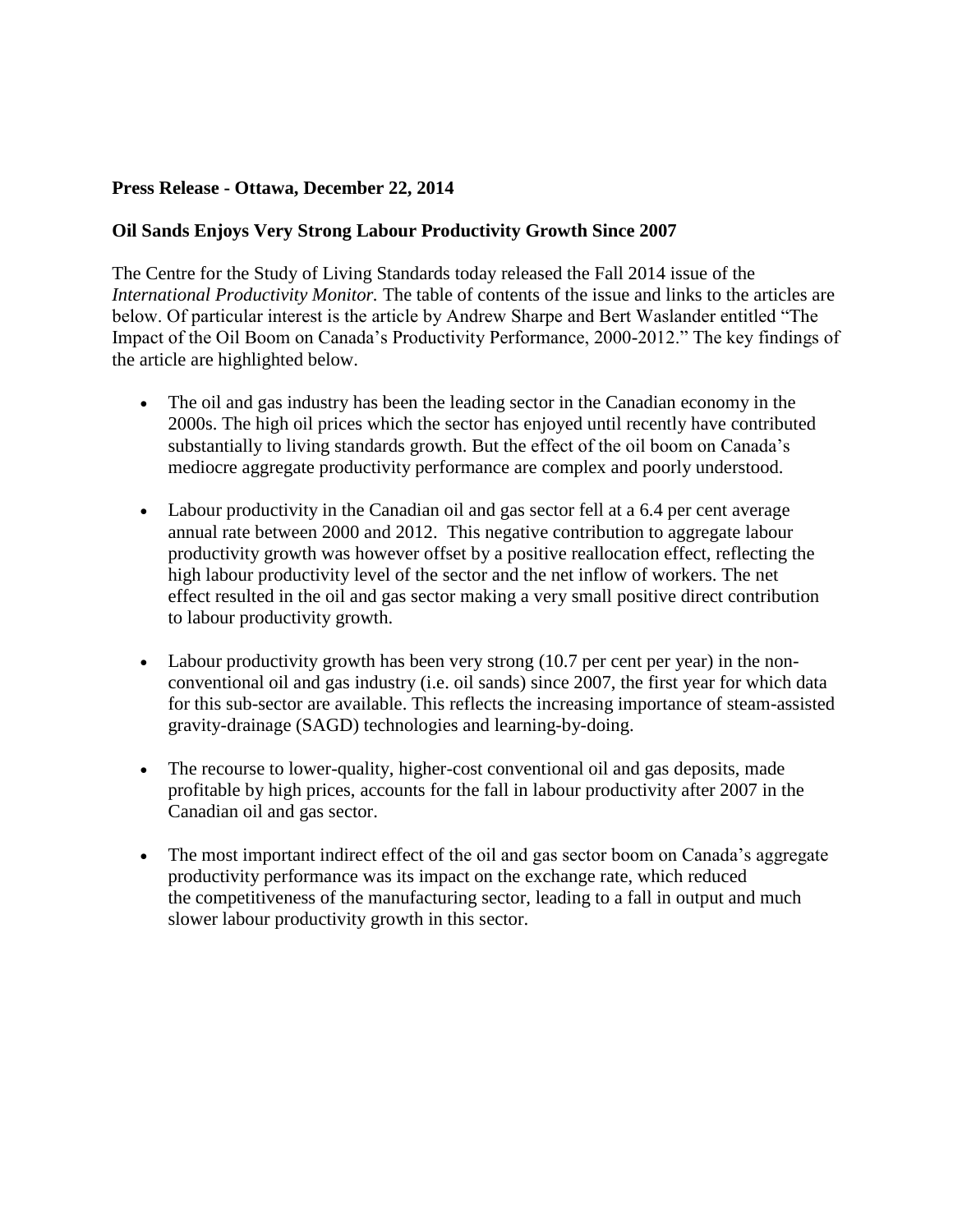## **International Productivity Monitor**

**Number 27, Fall 2014**

[Masthead](http://www.csls.ca/ipm/27/27-mh.pdf)

[Table of Contents](http://www.csls.ca/ipm/27/27-toc.pdf)

[Editor's Overview](http://www.csls.ca/ipm/27/27-eo.pdf)

[Symposium on Directions for Future Productivity Research](http://www.csls.ca/ipm/27/27-symp.pdf)

Paul Schreyer - [Priorities and Directions for Future Productivity Research: An OECD](http://www.csls.ca/ipm/27/27-ps.pdf)  [Perspective](http://www.csls.ca/ipm/27/27-ps.pdf)

Dennis Fixler - [Priorities and Directions for Future Productivity Research: A BEA Perspective](http://www.csls.ca/ipm/27/27-df.pdf)

Dan Sichel - [Priorities and Directions for Future Productivity Research: Health Care, Intangible](http://www.csls.ca/ipm/27/27-ds.pdf)  [Capital and High-tech](http://www.csls.ca/ipm/27/27-ds.pdf)

Bart van Ark - [Priorities and Directions for Future Productivity Research: The Need for](http://www.csls.ca/ipm/27/27-bva.pdf)  [Historical Perspective](http://www.csls.ca/ipm/27/27-bva.pdf)

Barbara M. Fraumeni - [Frontiers and Opportunities in Productivity Research](http://www.csls.ca/ipm/27/27-bmf.pdf)

Tatiana Muntean - [Intangible Assets and Their Contribution to Productivity Growth in Ontario](http://www.csls.ca/ipm/27/27-tm.pdf)

Andrew Sharpe and Bert Waslander - [The Impact of the Oil Boom on Canada's Labour](http://www.csls.ca/ipm/27/27-csls.pdf)  [Productivity Performance, 2000-2012](http://www.csls.ca/ipm/27/27-csls.pdf)

Vernon Topps and Tony Kulys - [On Productivity: The Influence of Natural Resource Inputs](http://www.csls.ca/ipm/27/27-vttk.pdf)

Ricardo de Avillez - [An Analysis of Productivity Trends in the Canadian Forest Products Sector,](http://www.csls.ca/ipm/27/27-rda.pdf)  [2000-2012](http://www.csls.ca/ipm/27/27-rda.pdf)